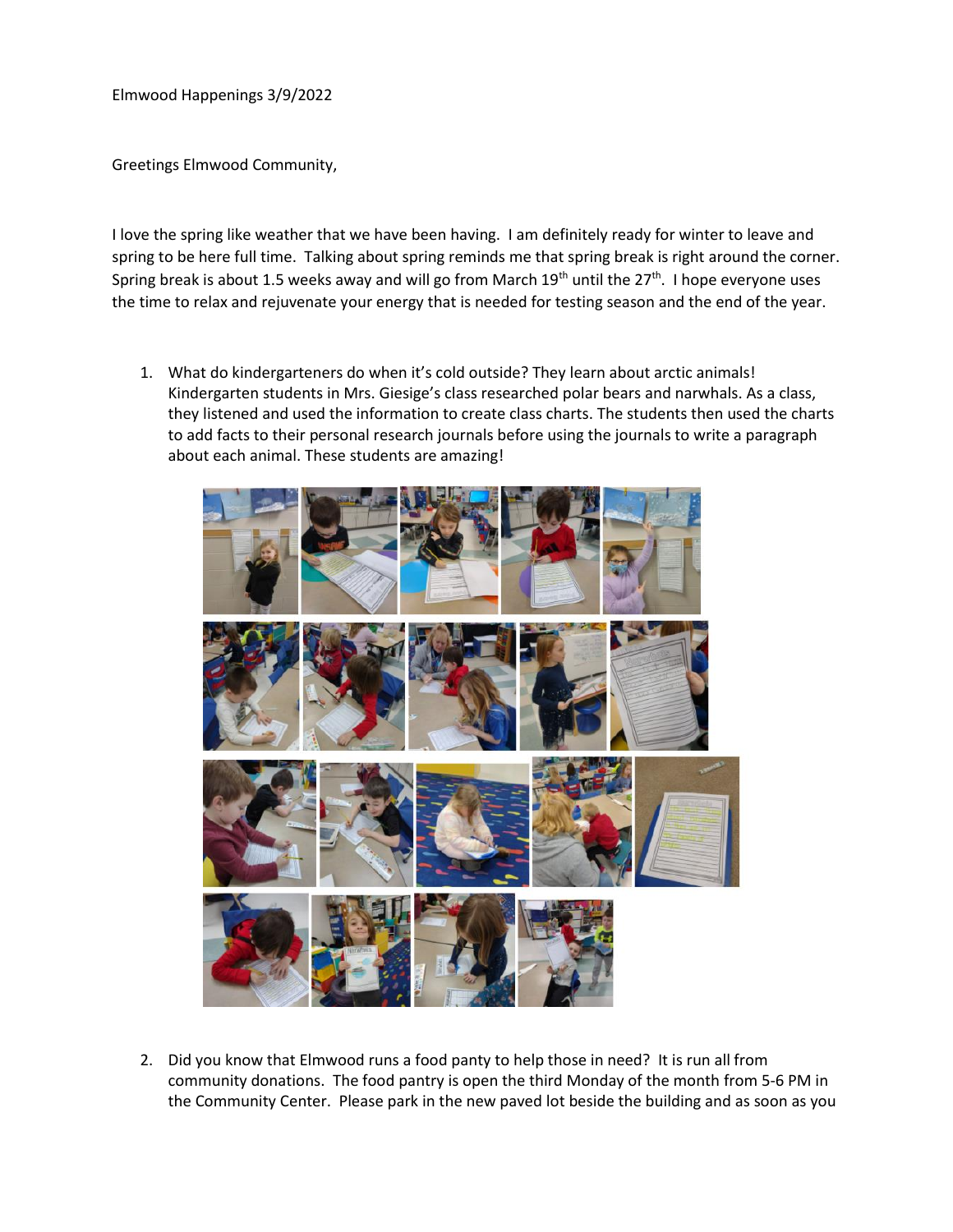enter the building, the food pantry door will be on the right side. Please follow the signs to enter.

3. The sixth grade is proud to showcase their 1st semester "Super 6" students. These students were selected for exhibiting ROAR behaviors (Respect, Optimism, Achievement, & Responsibility) throughout the quarter. Students celebrated with treats at the end of their respective quarters, and letters were sent home to parents so the celebrations could continue. We appreciate the positivity these students continue to bring to our classrooms, and are already looking for our 3rd quarter Super 6 students!



4. Mrs. Carter's Fourth Grade class was studying how to relate fractions and decimals. This is one of their first experiences working with decimals. In learning exactly what a decimal was, the students made connections to the scoring in the 2022 Beijing Winter Olympics. This created a perfect opportunity for the class to explore decimals in everyday life. They were able to watch American, Nathan Chen's figure skating short program and in doing so learned about the scoring. They named decimal places and looked at how the different scores from each athlete compared to one another. They were excited when Nathan received the world record high score of 113.97. The class had an informal homework assignment of going home and watching more of the Olympics and explaining their new knowledge of decimals to their families! What a great application of real-world skills!